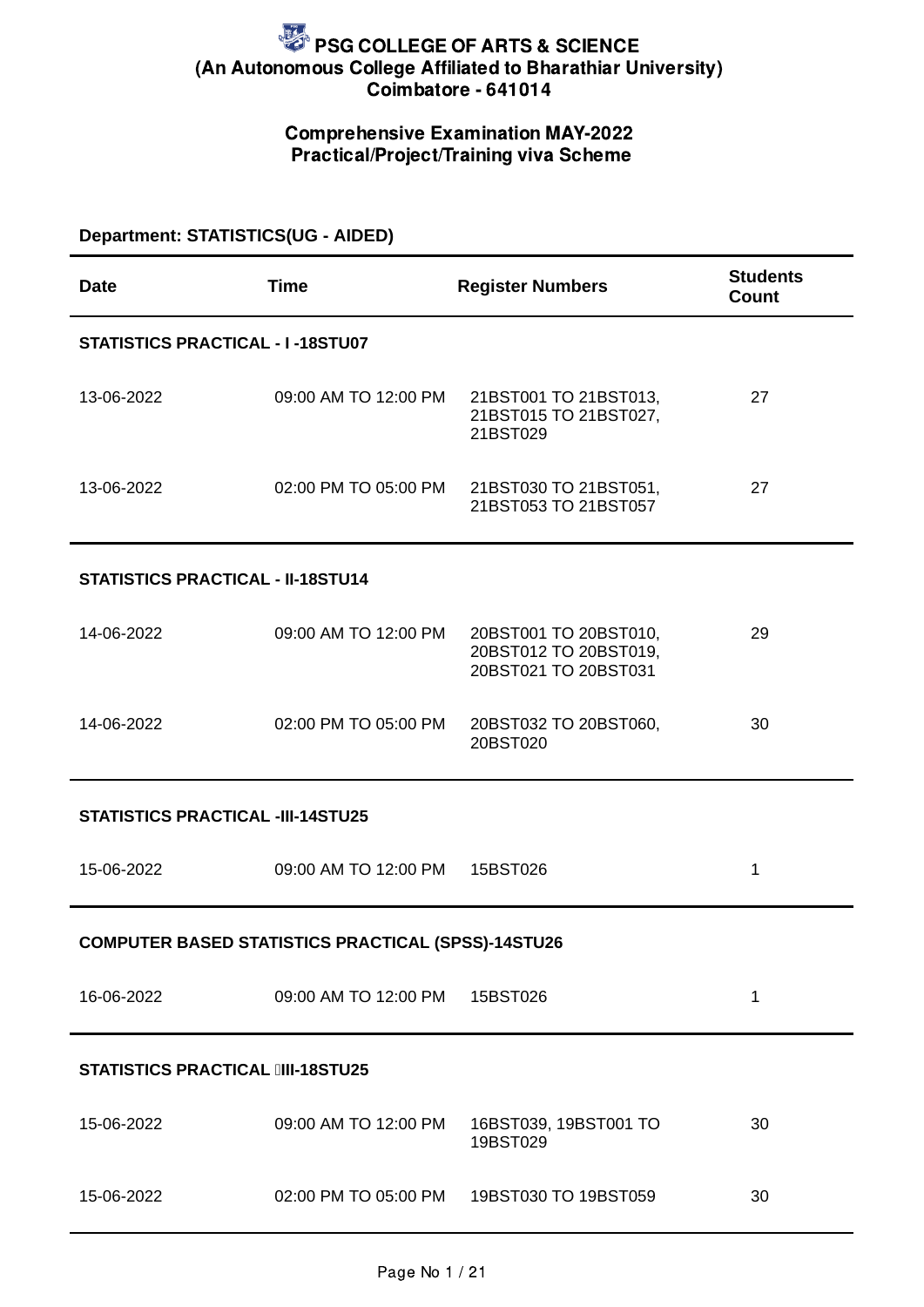### Comprehensive Examination MAY-2022 Practical/Project/Training viva Scheme

#### **COMPUTER BASED STATISTICS PRACTICAL (SPSS)-18STU26**

| 16-06-2022 | 09:00 AM TO 12:00 PM | 16BST039, 19BST001 TO<br>19BST029 | 30 |
|------------|----------------------|-----------------------------------|----|
| 16-06-2022 | 02:00 PM TO 05:00 PM | 19BST030 TO 19BST059              | 30 |

**Date : 11-06-2022**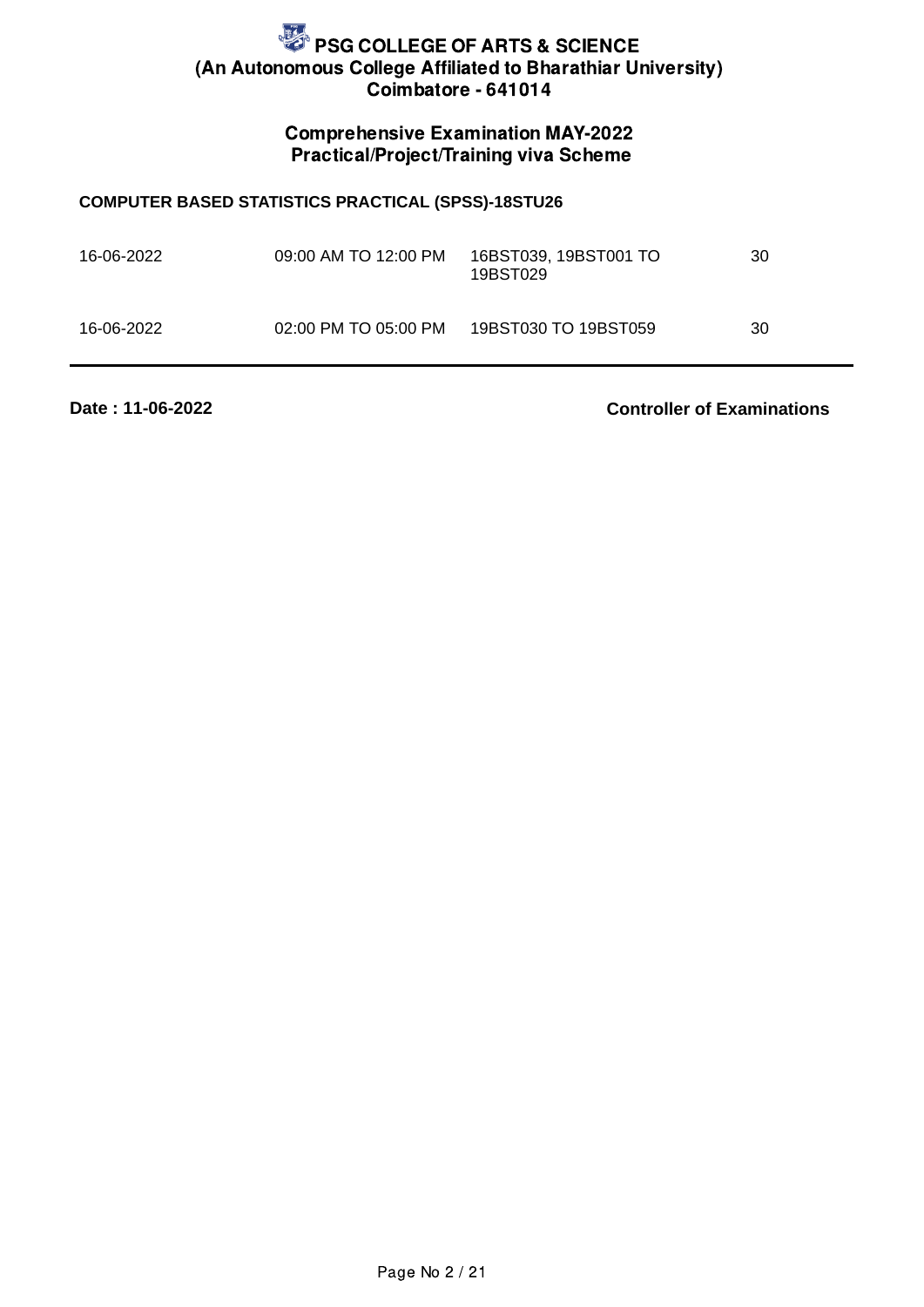#### Comprehensive Examination MAY-2022 Practical/Project/Training viva Scheme

### **Department: PSYCHOLOGY(UG - AIDED)**

| Date       | Time                                                    | <b>Register Numbers</b>                                                                         | <b>Students</b><br>Count |
|------------|---------------------------------------------------------|-------------------------------------------------------------------------------------------------|--------------------------|
|            | <b>EXPERIMENTAL PSYCHOLOGY: PRACTICAL - III-20PSU14</b> |                                                                                                 |                          |
| 16-06-2022 | 09:00 AM TO 12:00 PM                                    | 18BPS049, 20BPS001 TO<br>20BPS008, 20BPS010, 20BPS011,<br>20BPS013, 20BPS015, 20BPS016          | 14                       |
| 16-06-2022 | 02:00 PM TO 05:00 PM                                    | 20BPS018 TO 20BPS031                                                                            | 14                       |
| 17-06-2022 | 09:00 AM TO 12:00 PM                                    | 20BPS032, 20BPS034 TO<br>20BPS046                                                               | 14                       |
| 17-06-2022 | 02:00 PM TO 05:00 PM                                    | 20BPS047 TO 20BPS049,<br>20BPS051 TO 20BPS053,<br>20BPS055 TO 20BPS057,<br>20BPS059 TO 20BPS063 | 14                       |

#### **EXPERIMENTAL PSYCHOLOGY:PRACTICAL I-20PSU06**

| 15-06-2022 | 09:00 AM TO 12:00 PM | 21BPS001 TO 21BPS003,<br>21BPS005 TO 21BPS015 | 14 |
|------------|----------------------|-----------------------------------------------|----|
| 15-06-2022 | 02:00 PM TO 05:00 PM | 21BPS016 TO 21BPS026,<br>21BPS028 TO 21BPS031 | 15 |
| 16-06-2022 | 09:00 AM TO 12:00 PM | 21BPS032 TO 21BPS045                          | 14 |
| 16-06-2022 | 02:00 PM TO 05:00 PM | 21BPS046 TO 21BPS052,<br>21BPS054 TO 21BPS060 | 14 |

#### **EXPERIMENTAL PSYCHOLOGY : PRACTICAL - III-18PSU14**

| 16-06-2022 | 09:00 AM TO 12:00 PM | 19BPS025 |  |
|------------|----------------------|----------|--|
|            |                      |          |  |

#### **EXPERIMENTAL PSYCHOLOGY: PRACTICAL V: CASE ANALYSIS-19PSU27**

| 17-06-2022 | 09:00 AM TO 12:00 PM | 19BPS001 TO 19BPS015 |  |
|------------|----------------------|----------------------|--|
|            |                      |                      |  |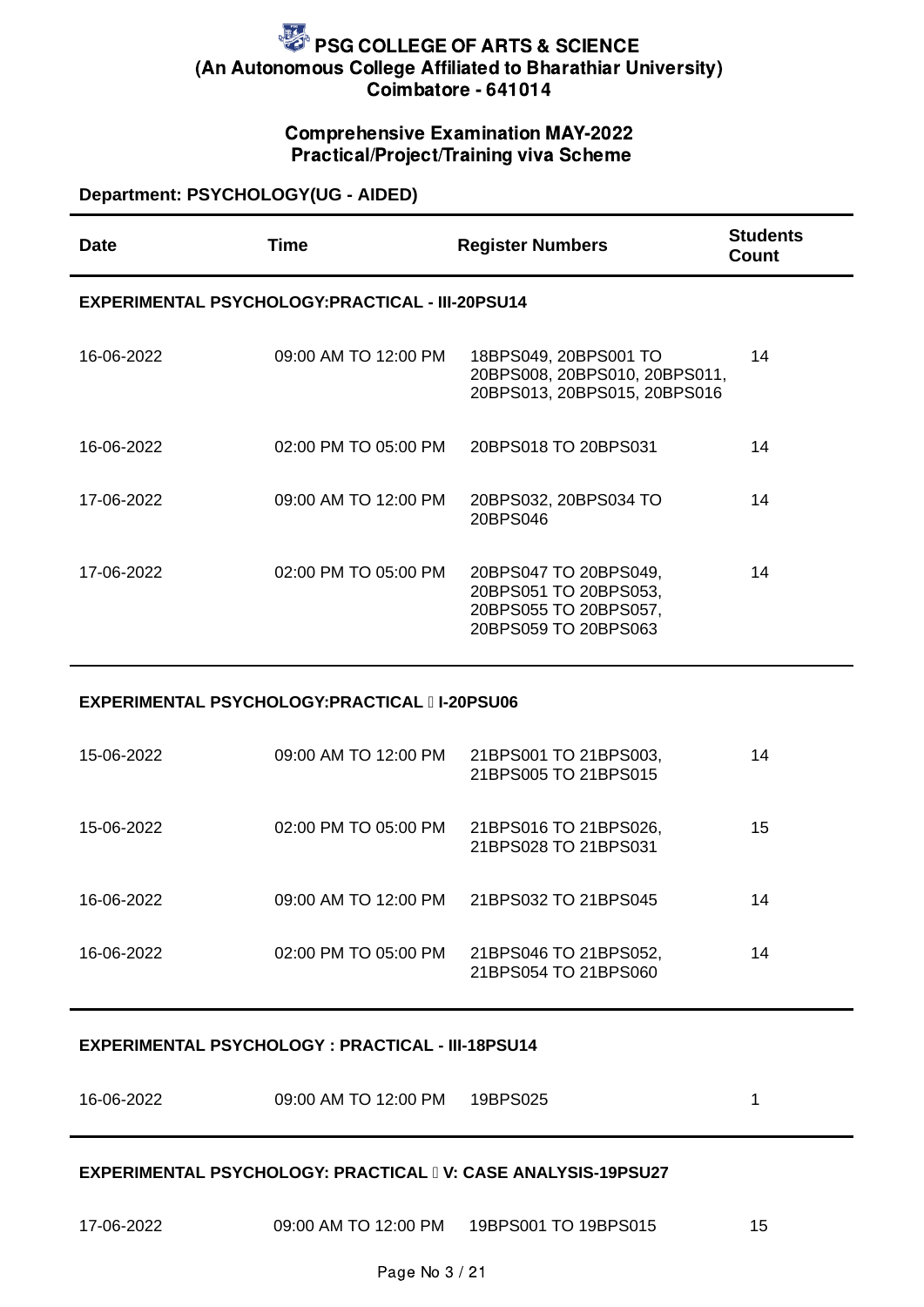### Comprehensive Examination MAY-2022 Practical/Project/Training viva Scheme

| 17-06-2022 | 02:00 PM TO 05:00 PM | 19BPS016 TO 19BPS030 | 15 |
|------------|----------------------|----------------------|----|
| 18-06-2022 | 09:00 AM TO 12:00 PM | 19BPS031 TO 19BPS045 | 15 |
| 18-06-2022 | 02:00 PM TO 05:00 PM | 19BPS046 TO 19BPS059 | 14 |
|            |                      |                      |    |

#### **GROUP PROJECT-18PSU28**

| 16-06-2022 | 09:00 AM TO 12:00 PM | 19BPS001 TO 19BPS030 | 30 |
|------------|----------------------|----------------------|----|
| 16-06-2022 | 02:00 PM TO 05:00 PM | 19BPS031 TO 19BPS059 | 29 |

**Date : 11-06-2022**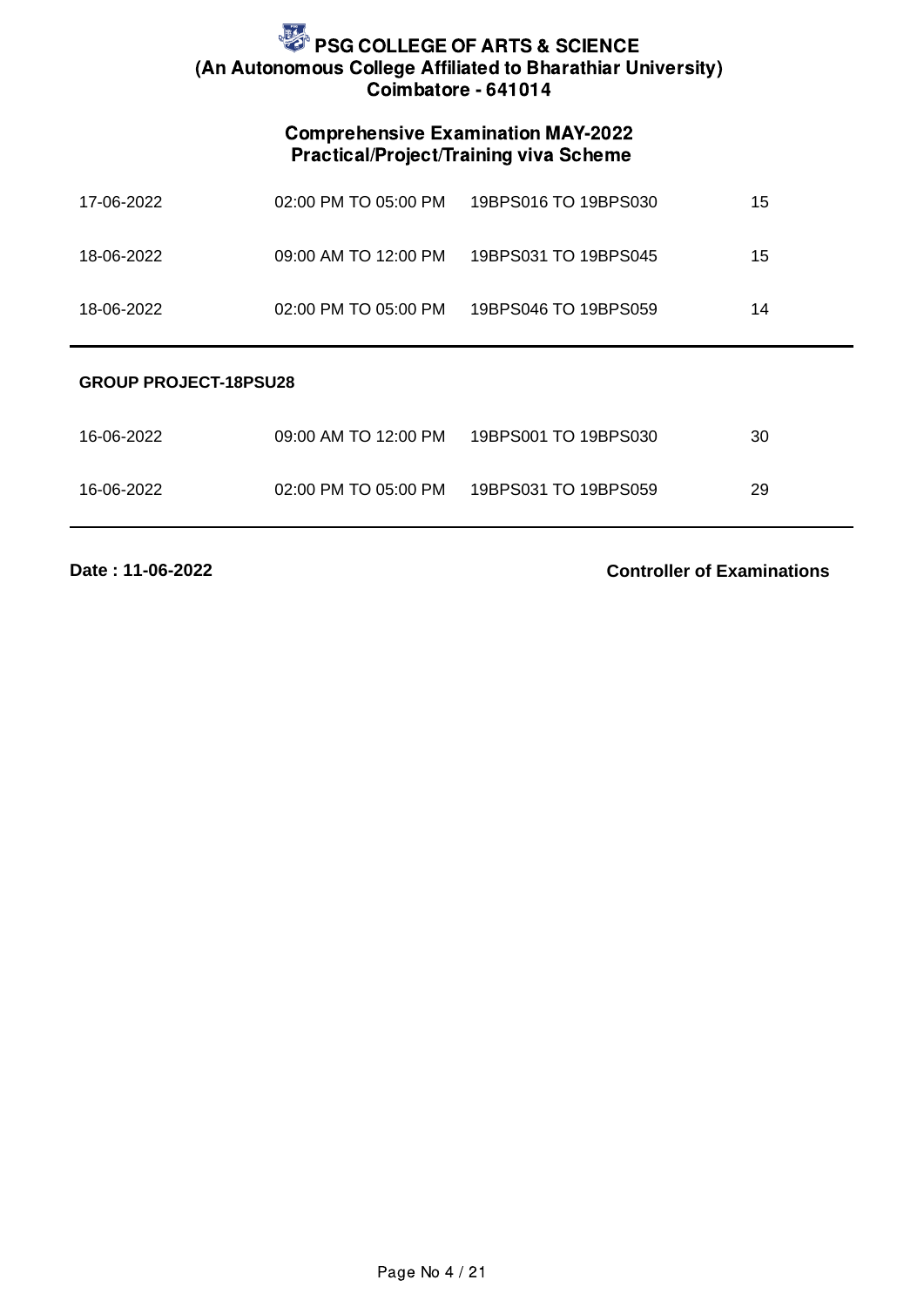### Comprehensive Examination MAY-2022 Practical/Project/Training viva Scheme

| Department: PHYSICS(UG - AIDED)       |                      |                                                                                                         |                                 |  |
|---------------------------------------|----------------------|---------------------------------------------------------------------------------------------------------|---------------------------------|--|
| Date                                  | <b>Time</b>          | <b>Register Numbers</b>                                                                                 | <b>Students</b><br><b>Count</b> |  |
| PHYSICS PRACTICAL - I-18PHU07         |                      |                                                                                                         |                                 |  |
| 13-06-2022                            | 09:00 AM TO 12:00 PM | 19BPH002                                                                                                | $\mathbf{1}$                    |  |
| <b>PHYSICS PRACTICAL II-20PHU07</b>   |                      |                                                                                                         |                                 |  |
| 13-06-2022                            | 09:00 AM TO 12:00 PM | 21BPH001 TO 21BPH010,<br>21BPH012, 21BPH014 TO<br>21BPH017, 21BPH019 TO<br>21BPH023                     | 20                              |  |
| 13-06-2022                            | 02:00 PM TO 05:00 PM | 21BPH024 TO 21BPH032,<br>21ВРН034 ТО 21ВРН036,<br>21BPH038 TO 21BPH040,<br>21BPH042 TO 21BPH045         | 19                              |  |
| PHYSICS PRACTICAL-18BCV16             |                      |                                                                                                         |                                 |  |
| 18-06-2022                            | 09:00 AM TO 12:00 PM | 20BBC001 TO 20BBC006,<br>20BBC008, 20BBC010 TO<br>20BBC013, 20BBC015 TO<br>20BBC023                     | 20                              |  |
| 18-06-2022                            | 02:00 PM TO 05:00 PM | 20BBC024, 20BBC026, 20BBC028,<br>20BBC032, 20BBC033, 20BBC035<br>TO 20BBC038, 20BBC040 TO<br>20BBC050   | 20                              |  |
| <b>PHYSICS PRACTICAL - II-20PHU14</b> |                      |                                                                                                         |                                 |  |
| 16-06-2022                            | 09:00 AM TO 12:00 PM | 19BPH020, 20BPH001 TO<br>20ВРН003, 20ВРН005, 20ВРН006,<br>20ВРН008 ТО 20ВРН011,<br>20BPH013 TO 20BPH023 | 21                              |  |
| 16-06-2022                            | 02:00 PM TO 05:00 PM | 20BPH024, 20BPH025, 20BPH027<br>TO 20BPH029, 20BPH031 TO<br>20BPH045                                    | 20                              |  |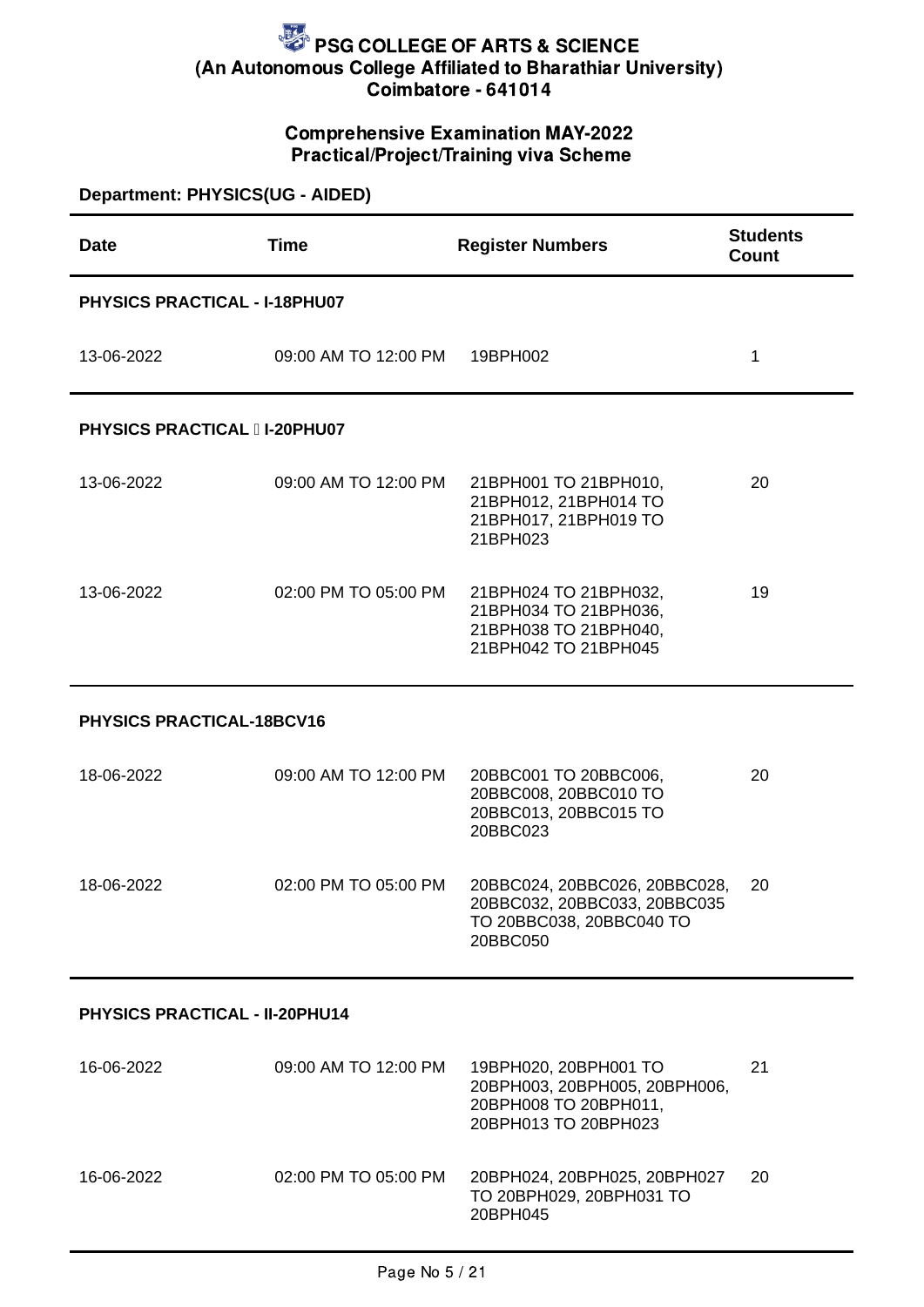#### Comprehensive Examination MAY-2022 Practical/Project/Training viva Scheme

#### **PHYSICS PRACTICAL-18CHU14**

| 17-06-2022 | 09:00 AM TO 12:00 PM | 20BCH001 TO 20BCH010.<br>20BCH012 TO 20BCH022 | 21 |
|------------|----------------------|-----------------------------------------------|----|
| 17-06-2022 | 02:00 PM TO 05:00 PM | 20BCH023 TO 20BCH038,<br>20BCH040 TO 20BCH044 | 21 |

#### **PHYSICS PRACTICAL III-18PHU24**

| 14-06-2022 | 09:00 AM TO 12:00 PM | 19BPH001 TO 19BPH019,<br>19BPH021 TO 19BPH025 | 24 |
|------------|----------------------|-----------------------------------------------|----|
| 14-06-2022 |                      | 02:00 PM TO 05:00 PM 19BPH026 TO 19BPH049     | 24 |

#### **PHYSICS PRACTICAL IV-18PHU25**

| 15-06-2022 | 09:00 AM TO 12:00 PM | 19BPH001 TO 19BPH019.<br>19BPH021 TO 19BPH025 | 24 |
|------------|----------------------|-----------------------------------------------|----|
| 15-06-2022 | 02:00 PM TO 05:00 PM | 19BPH026 TO 19BPH049                          | 24 |

**Date : 11-06-2022**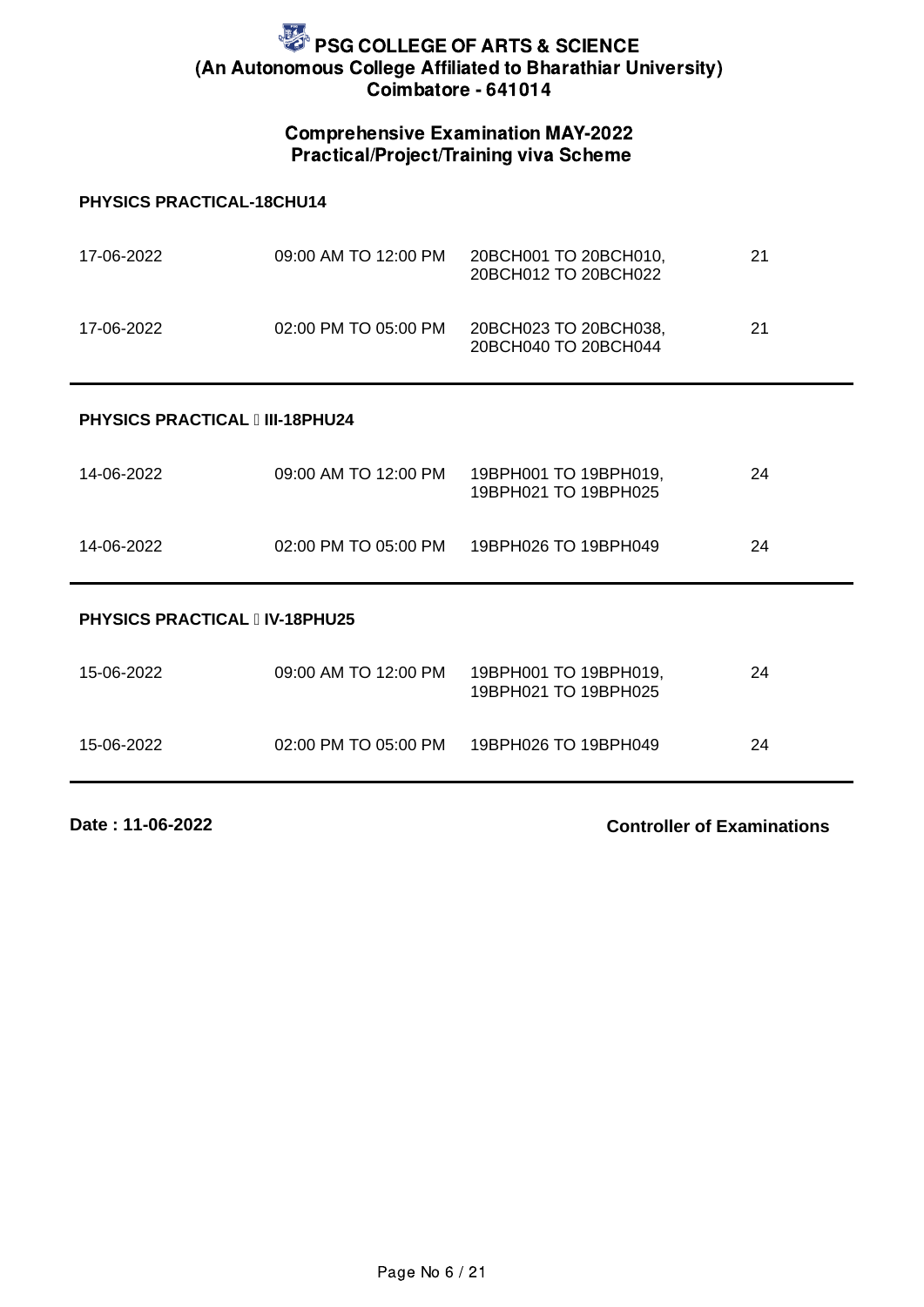### Comprehensive Examination MAY-2022 Practical/Project/Training viva Scheme

### **Department: CHEMISTRY(UG - AIDED)**

| <b>Date</b>                             | <b>Time</b>          | <b>Register Numbers</b>                                                                                                        | <b>Students</b><br><b>Count</b> |  |
|-----------------------------------------|----------------------|--------------------------------------------------------------------------------------------------------------------------------|---------------------------------|--|
| <b>CHEMISTRY PRACTICAL - I-18CHU07</b>  |                      |                                                                                                                                |                                 |  |
| 13-06-2022                              | 09:00 AM TO 12:00 PM | 21BCH001 TO 21BCH006,<br>21BCH008 TO 21BCH012,<br>21BCH015 TO 21BCH022                                                         | 19                              |  |
| 13-06-2022                              | 02:00 PM TO 05:00 PM | 21BCH023 TO 21BCH028,<br>21BCH030 TO 21BCH032,<br>21BCH034 TO 21BCH037,<br>21BCH039, 21BCH040, 21BCH042<br><b>TO 21BCH045</b>  | 19                              |  |
| <b>CHEMISTRY PRACTICAL-18NDU09</b>      |                      |                                                                                                                                |                                 |  |
| 21-06-2022                              | 09:00 AM TO 12:00 PM | 21BND001 TO 21BND016,<br>21BND018, 21BND020 TO<br>21BND024                                                                     | 22                              |  |
| 21-06-2022                              | 02:00 PM TO 05:00 PM | 21BND025 TO 21BND030,<br>21BND032, 21BND033, 21BND035<br>TO 21BND040, 21BND042,<br>21BND043, 21BND045 TO<br>21BND049, 20BND019 | 22                              |  |
| <b>CHEMISTRY PRACTICAL - II-18CHU12</b> |                      |                                                                                                                                |                                 |  |
| 14-06-2022                              | 09:00 AM TO 03:00 PM | 20BCH001 TO 20BCH010,<br>20BCH012 TO 20BCH022                                                                                  | 21                              |  |
| 15-06-2022                              | 09:00 AM TO 03:00 PM | 20BCH023 TO 20BCH038,<br>20BCH040 TO 20BCH044                                                                                  | 21                              |  |

#### **APPLIED CHEMISTRY PRACTICAL-18CHU13**

| 16-06-2022 | 09:00 AM TO 12:00 PM | 20BCH001 TO 20BCH010, | ີ<br>∠⊥ |
|------------|----------------------|-----------------------|---------|
|            |                      | 20BCH012 TO 20BCH022  |         |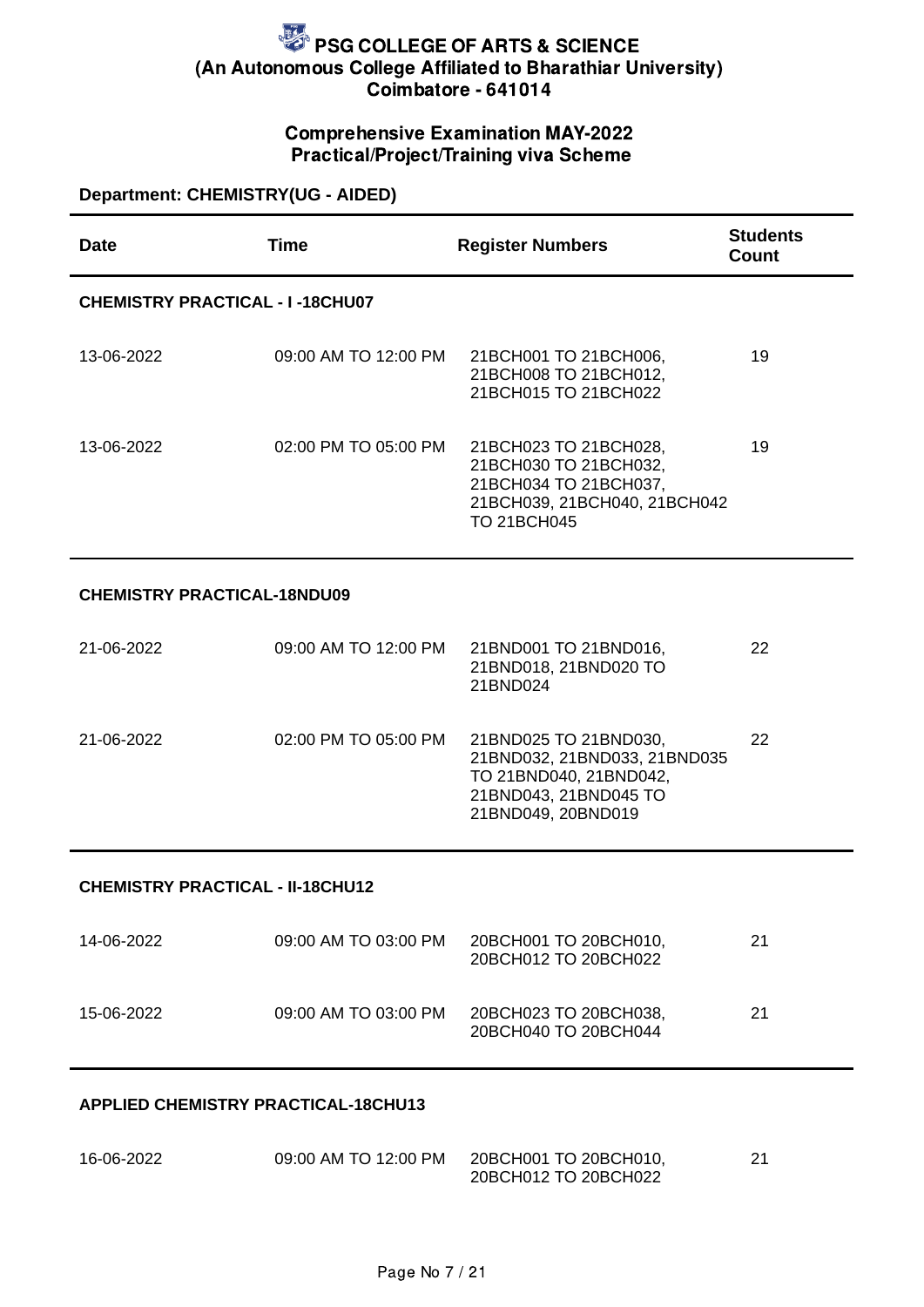#### Comprehensive Examination MAY-2022 Practical/Project/Training viva Scheme

| 16-06-2022 | 02:00 PM TO 05:00 PM | 20BCH023 TO 20BCH038, |  |
|------------|----------------------|-----------------------|--|
|            |                      | 20BCH040 TO 20BCH044  |  |

#### **CHEMISTRY PRACTICAL-18BOU16**

| 23-06-2022 | 09:00 AM TO 12:00 PM | 20BBO001 TO 20BBO012,<br>20BBO014, 20BBO016 TO<br>20BBO020, 20BBO023                                                 | 19 |
|------------|----------------------|----------------------------------------------------------------------------------------------------------------------|----|
| 23-06-2022 | 02:00 PM TO 05:00 PM | 20BBO024 TO 20BBO031,<br>20BBO033, 20BBO034, 20BBO036<br>TO 20BBO039, 20BBO041,<br>20BBO042, 20BBO046 TO<br>20BBO048 | 19 |

#### **CHEMISTRY PRACTICAL-20PHU15**

| 22-06-2022 | 09:00 AM TO 12:00 PM | 19BPH020, 20BPH001 TO<br>20ВРН003, 20ВРН005, 20ВРН006,<br>20BPH008 TO 20BPH011,<br>20BPH013 TO 20BPH023 | 21 |
|------------|----------------------|---------------------------------------------------------------------------------------------------------|----|
| 22-06-2022 | 02:00 PM TO 05:00 PM | 20BPH024, 20BPH025, 20BPH027<br>TO 20BPH029, 20BPH031 TO<br>20BPH045                                    | 20 |

#### **CHEMISTRY PRACTICAL-18ZOU16**

| 20-06-2022 | 09:00 AM TO 12:00 PM | 19BZO022, 20BZO001 TO<br>20BZO016, 20BZO018 TO<br>20BZO021                                                   | 21 |
|------------|----------------------|--------------------------------------------------------------------------------------------------------------|----|
| 20-06-2022 | 02:00 PM TO 05:00 PM | 20BZO023 TO 20BZO026,<br>20BZO028 TO 20BZO033,<br>20BZO035, 20BZO037 TO<br>20BZO043, 20BZO045 TO<br>20BZO048 | 22 |

#### **CHEMISTRY PRACTICAL-III-18CHU26**

| 17-06-2022 | 09:00 AM TO 03:00 PM | 19BCH001, 19BCH003 TO |  |
|------------|----------------------|-----------------------|--|
|            |                      | 19BCH024              |  |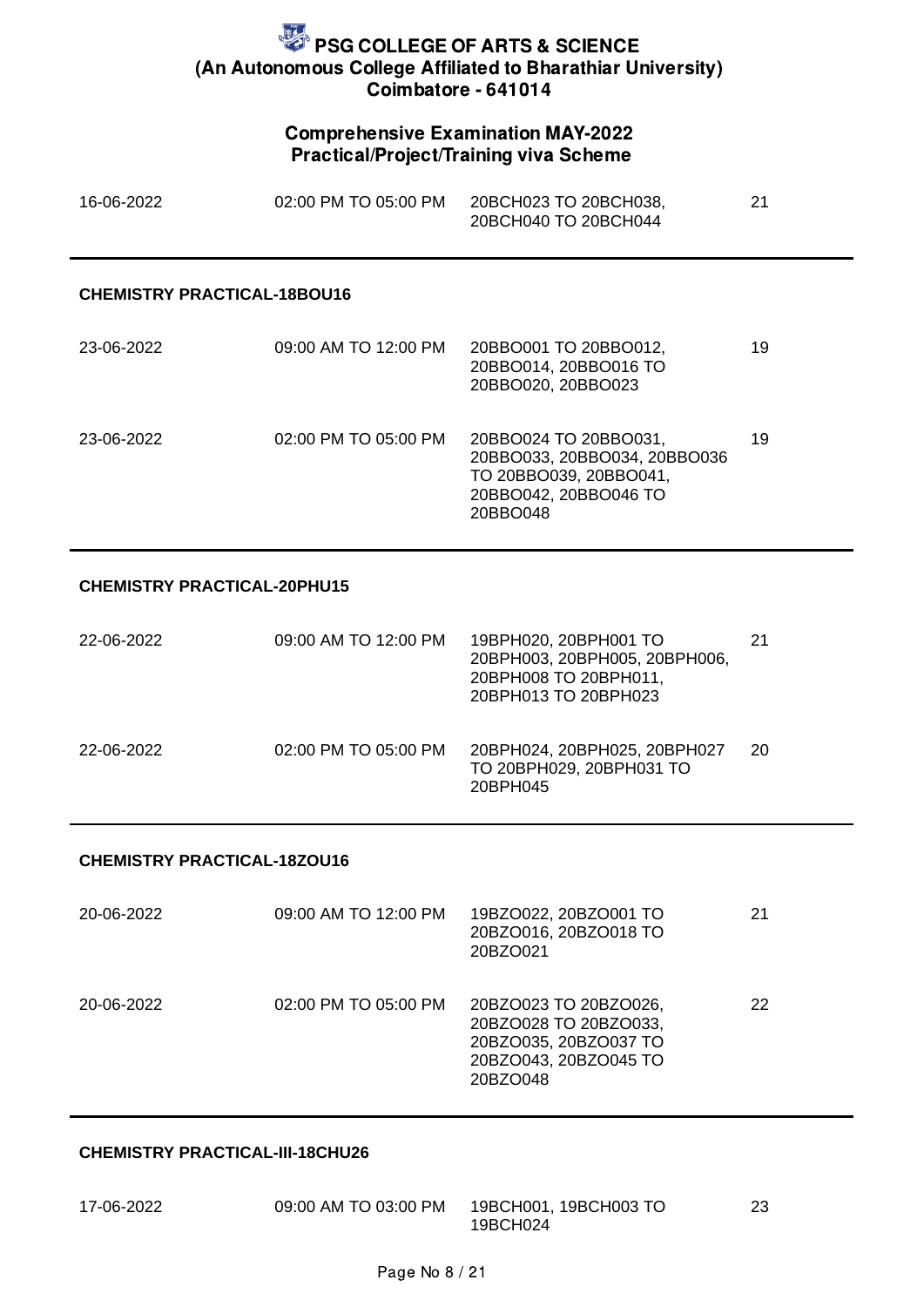### Comprehensive Examination MAY-2022 Practical/Project/Training viva Scheme

| 18-06-2022 | 09:00 AM TO 03:00 PM | 19BCH025 TO 19BCH028.<br>19BCH030 TO 19BCH040,<br>19BCH042 TO 19BCH046,<br>19BCH048, 19BCH049 | 22 |
|------------|----------------------|-----------------------------------------------------------------------------------------------|----|
|            |                      |                                                                                               |    |

**Date : 11-06-2022**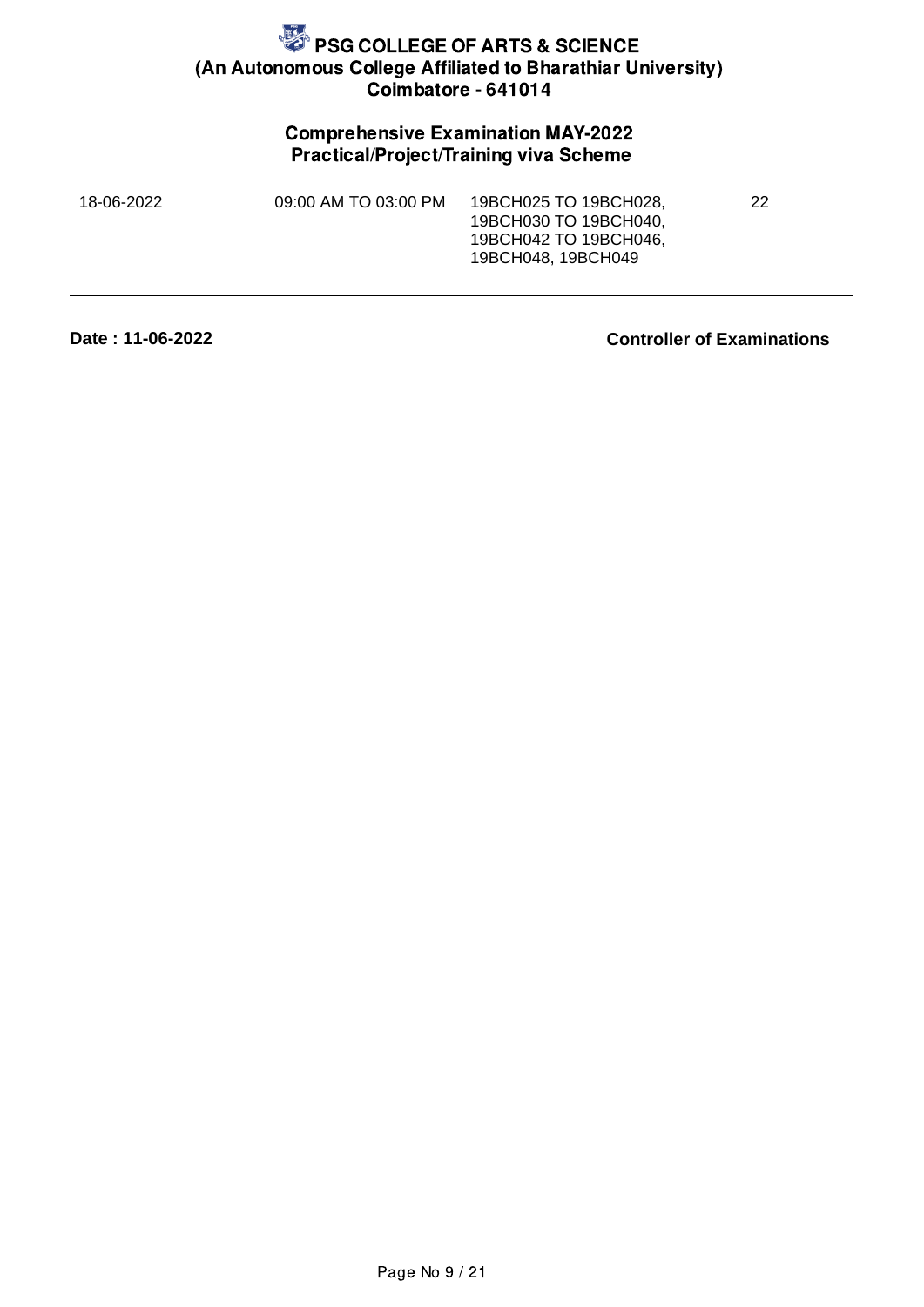### Comprehensive Examination MAY-2022 Practical/Project/Training viva Scheme

### **Department: BOTANY(UG - AIDED)**

| <b>Date</b>                            | <b>Time</b>                                | <b>Register Numbers</b>                                                                                                          | <b>Students</b><br>Count |  |  |
|----------------------------------------|--------------------------------------------|----------------------------------------------------------------------------------------------------------------------------------|--------------------------|--|--|
|                                        | <b>PLANT SCIENCE PRACTICAL - I-18BOU07</b> |                                                                                                                                  |                          |  |  |
| 14-06-2022                             | 09:00 AM TO 12:00 PM                       | 21BBO002 TO 21BBO005,<br>21BBO007, 21BBO008, 21BBO010<br>TO 21BBO012, 21BBO014 TO<br>21BBO016, 21BBO018 TO<br>21BBO023, 21BBO025 | 19                       |  |  |
| 14-06-2022                             | 02:00 PM TO 05:00 PM                       | 21BBO026 TO 21BBO033,<br>21BBO036, 21BBO038 TO<br>21BBO046                                                                       | 18                       |  |  |
| <b>PLANT BIOLOGY PRACTICAL-18ZOU08</b> |                                            |                                                                                                                                  |                          |  |  |
| 17-06-2022                             | 09:00 AM TO 12:00 PM                       | 21BZO001 TO 21BZO003,<br>21BZO006, 21BZO008, 21BZO010,<br>21BZO011, 21BZO013 TO<br>21BZO015, 21BZO017 TO<br>21BZO023             | 17                       |  |  |
| 17-06-2022                             | 02:00 PM TO 05:00 PM                       | 21BZO024 TO 21BZO031,<br>21BZO033, 21BZO034, 21BZO036,<br>21BZO037, 21BZO040 TO<br>21BZO042, 21BZO044                            | 16                       |  |  |

#### **PLANT SCIENCE PRACTICAL II-18BOU15**

| 15-06-2022 | 09:00 AM TO 12:00 PM | 20BBO001 TO 20BBO012,<br>20BBO014, 20BBO016 TO<br>20BBO020, 20BBO023                                                 | 19 |
|------------|----------------------|----------------------------------------------------------------------------------------------------------------------|----|
| 15-06-2022 | 02:00 PM TO 05:00 PM | 20BBO024 TO 20BBO031,<br>20BBO033, 20BBO034, 20BBO036<br>TO 20BBO039, 20BBO041,<br>20BBO042, 20BBO046 TO<br>20BBO048 | 19 |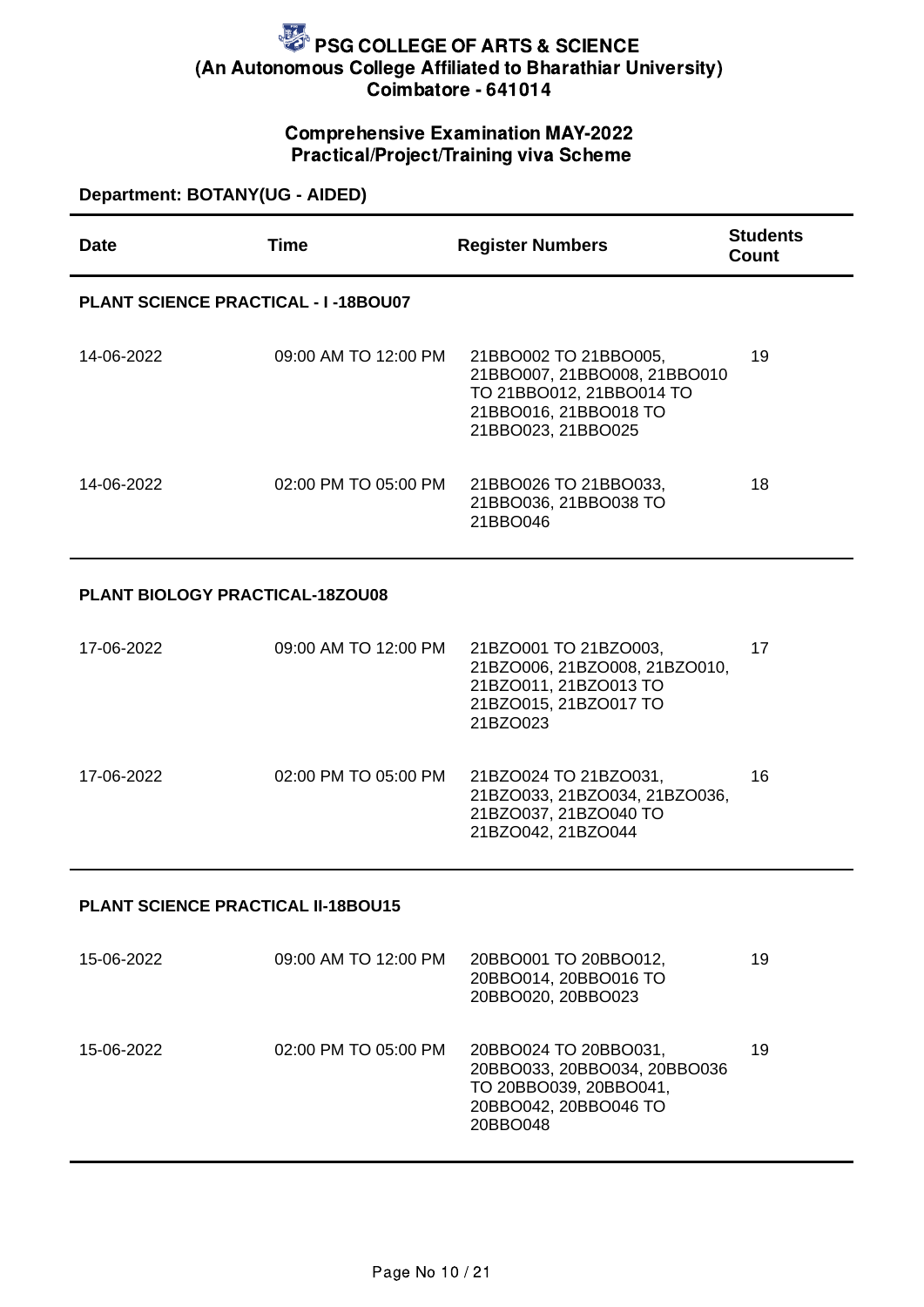### Comprehensive Examination MAY-2022 Practical/Project/Training viva Scheme

#### **PLANT SCIENCE PRACTICAL III-18BOU27**

| 13-06-2022                                | 09:00 AM TO 12:00 PM | 19BBO001 TO 19BBO025 | 25 |  |
|-------------------------------------------|----------------------|----------------------|----|--|
| 13-06-2022                                | 02:00 PM TO 05:00 PM | 19BBO026 TO 19BBO049 | 24 |  |
| <b>PLANT SCIENCE PRACTICAL IV-18BOU28</b> |                      |                      |    |  |
| 16-06-2022                                | 09:00 AM TO 12:00 PM | 19BBO001 TO 19BBO025 | 25 |  |
| 16-06-2022                                | 02:00 PM TO 05:00 PM | 19BBO026 TO 19BBO049 | 24 |  |

**Date : 11-06-2022**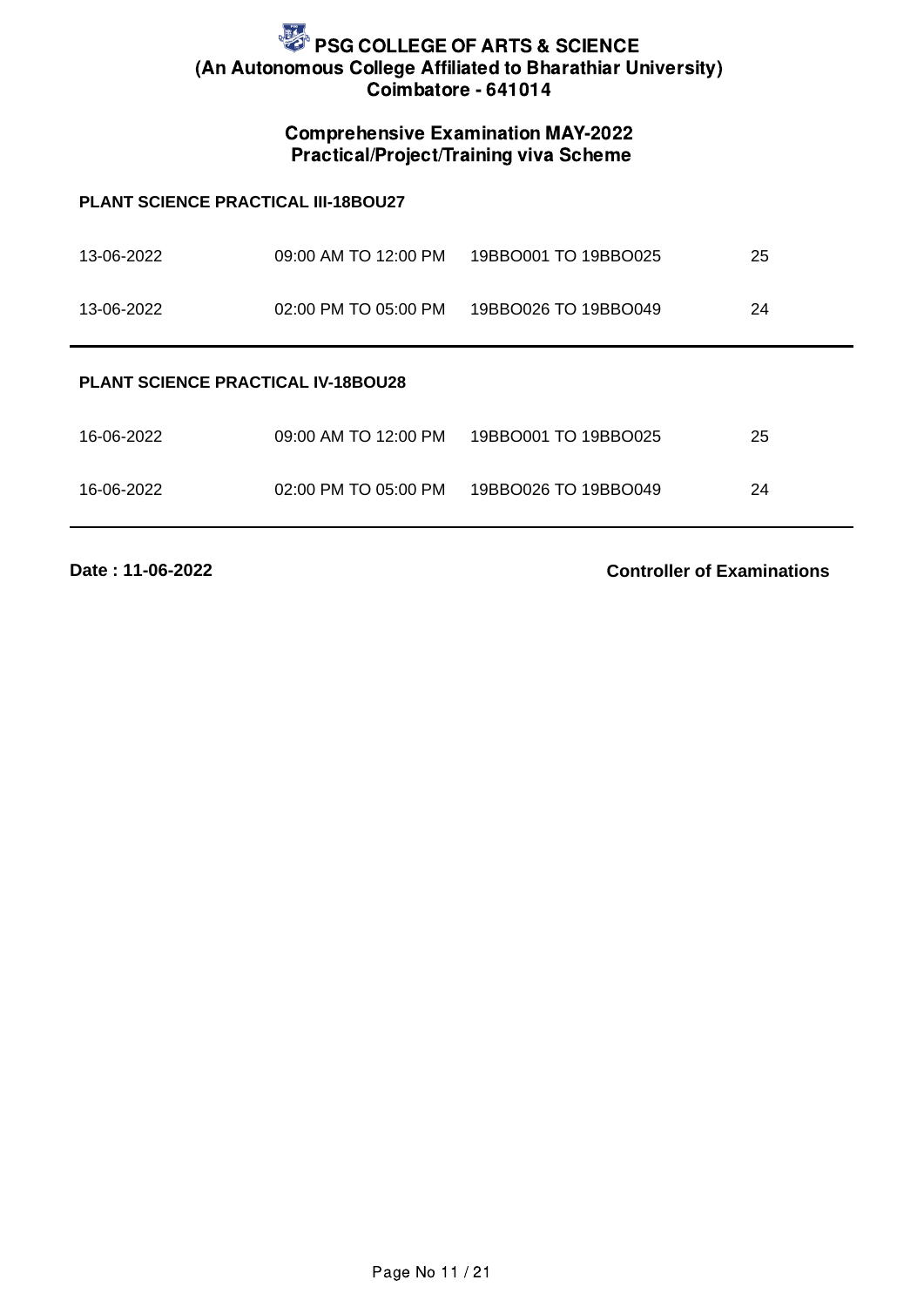### Comprehensive Examination MAY-2022 Practical/Project/Training viva Scheme

### **Department: ZOOLOGY(UG - AIDED)**

| <b>Date</b>                         | <b>Time</b>          | <b>Register Numbers</b>                                                                                                          | <b>Students</b><br>Count |  |
|-------------------------------------|----------------------|----------------------------------------------------------------------------------------------------------------------------------|--------------------------|--|
| <b>MAJOR PRACTICAL - I-18ZOU07</b>  |                      |                                                                                                                                  |                          |  |
| 15-06-2022                          | 09:00 AM TO 12:00 PM | 21BZO001 TO 21BZO003,<br>21BZO006, 21BZO008, 21BZO010,<br>21BZO011, 21BZO013 TO<br>21BZO015, 21BZO017 TO<br>21BZO023             | 17                       |  |
| 15-06-2022                          | 02:00 PM TO 05:00 PM | 21BZO024 TO 21BZO031,<br>21BZO033, 21BZO034, 21BZO036,<br>21BZO037, 21BZO040 TO<br>21BZO042, 21BZO044                            | 16                       |  |
| ZOOLOGY PRACTICAL-18BOU08           |                      |                                                                                                                                  |                          |  |
| 17-06-2022                          | 09:00 AM TO 12:00 PM | 21BBO002 TO 21BBO005,<br>21BBO007, 21BBO008, 21BBO010<br>TO 21BBO012, 21BBO014 TO<br>21BBO016, 21BBO018 TO<br>21BBO023, 21BBO025 | 19                       |  |
| 17-06-2022                          | 02:00 PM TO 05:00 PM | 21BBO026 TO 21BBO033,<br>21BBO036, 21BBO038 TO<br>21BBO046                                                                       | 18                       |  |
| <b>MAJOR PRACTICAL - II-18ZOU15</b> |                      |                                                                                                                                  |                          |  |
| 16-06-2022                          | 09:00 AM TO 12:00 PM | 19BZO022, 20BZO001 TO<br>20BZO016, 20BZO018 TO<br>20BZO021                                                                       | 21                       |  |

| 16-06-2022 | 02:00 PM TO 05:00 PM | 20BZO023 TO 20BZO026.<br>20BZO028 TO 20BZO033, | 22 |
|------------|----------------------|------------------------------------------------|----|
|            |                      | 20BZO035, 20BZO037 TO                          |    |
|            |                      | 20BZO043, 20BZO045 TO                          |    |
|            |                      | 20BZO048                                       |    |
|            |                      |                                                |    |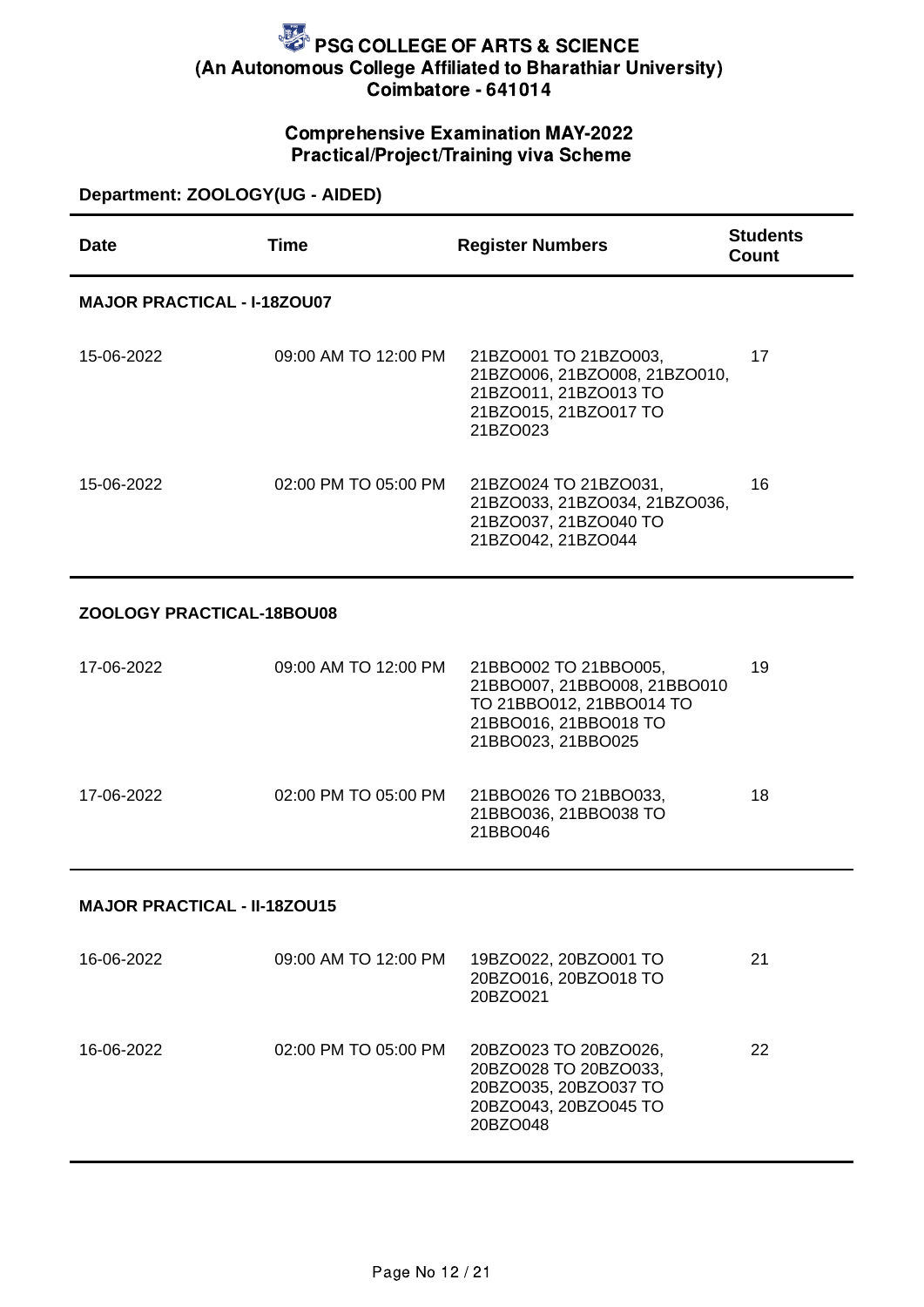### Comprehensive Examination MAY-2022 Practical/Project/Training viva Scheme

#### **MAJOR PRACTICAL III-18ZOU27**

| 13-06-2022 | 09:00 AM TO 12:00 PM | 19BZO001 TO 19BZO007,<br>19BZO009 TO 19BZO021,<br>19BZO023 TO 19BZO025 | 23 |
|------------|----------------------|------------------------------------------------------------------------|----|
| 13-06-2022 | 02:00 PM TO 05:00 PM | 19BZO026 TO 19BZO032,<br>19BZO034 TO 19BZO049                          | 23 |

#### **MAJOR PRACTICAL IV-18ZOU28**

| 14-06-2022 | 09:00 AM TO 12:00 PM | 19BZO001 TO 19BZO007,<br>19BZO009 TO 19BZO021,<br>19BZO023 TO 19BZO025 | 23 |
|------------|----------------------|------------------------------------------------------------------------|----|
| 14-06-2022 | 02:00 PM TO 05:00 PM | 19BZO026 TO 19BZO032,<br>19BZO034 TO 19BZO049                          | 23 |

**Date : 11-06-2022**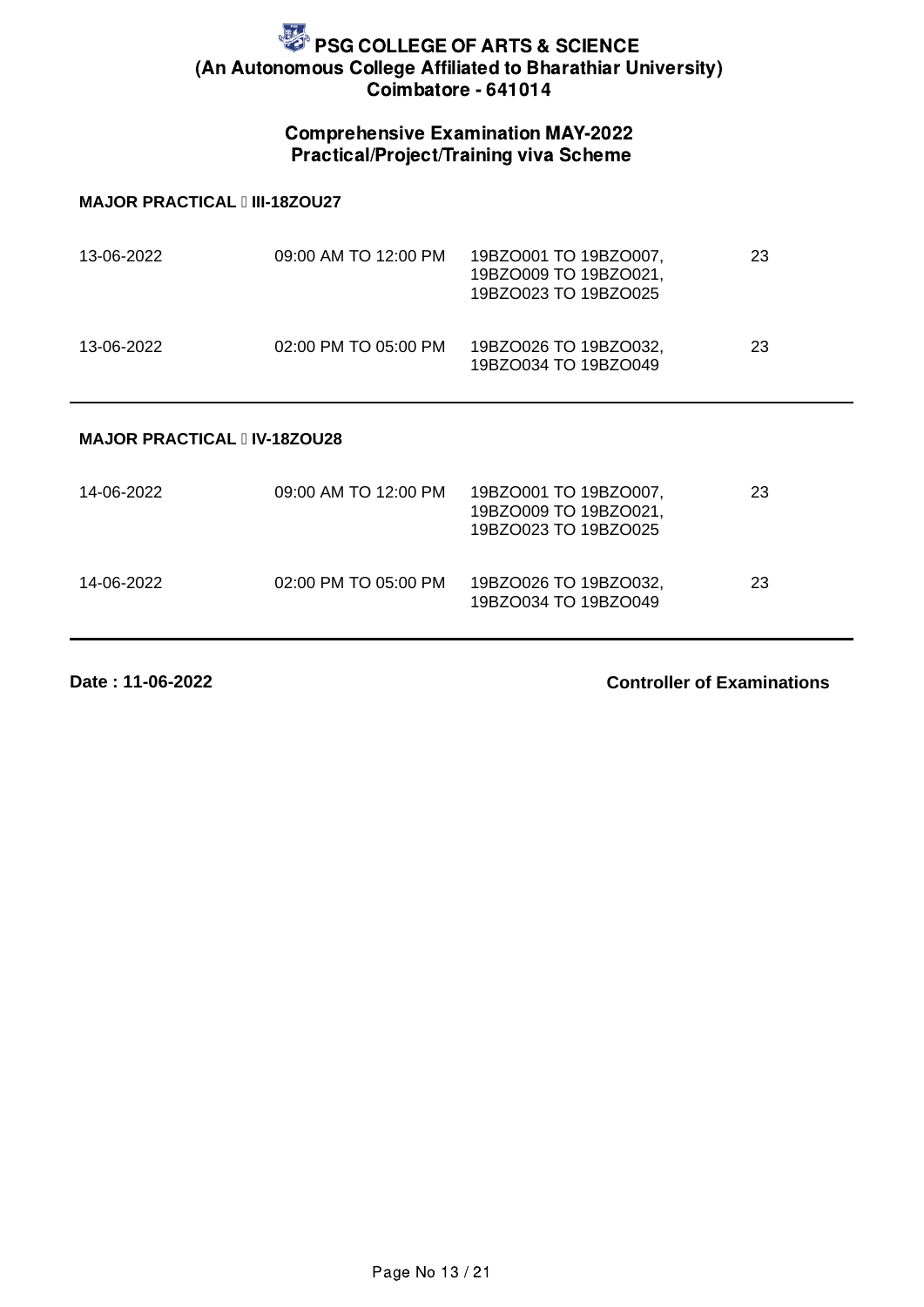### Comprehensive Examination MAY-2022 Practical/Project/Training viva Scheme

#### **Department: NUTRITION, FOOD SERVICE MANAGEMENT & DIETETICS(UG - AIDED)**

| <b>Date</b>                                   | <b>Time</b>          | <b>Register Numbers</b>                                                                                                        | <b>Students</b><br><b>Count</b> |  |
|-----------------------------------------------|----------------------|--------------------------------------------------------------------------------------------------------------------------------|---------------------------------|--|
| <b>NUTRITION IN HEALTH PRACTICALS-18NDU07</b> |                      |                                                                                                                                |                                 |  |
| 16-06-2022                                    | 09:00 AM TO 12:00 PM | 21BND001 TO 21BND016,<br>21BND018, 21BND020 TO<br>21BND024                                                                     | 22                              |  |
| 16-06-2022                                    | 02:00 PM TO 05:00 PM | 21BND025 TO 21BND030,<br>21BND032, 21BND033, 21BND035<br>TO 21BND040, 21BND042,<br>21BND043, 21BND045 TO<br>21BND049, 20BND019 | 22                              |  |
| <b>NUTRITION PRACTICALS-18NDU16</b>           |                      |                                                                                                                                |                                 |  |
| 14-06-2022                                    | 09:00 AM TO 12:00 PM | 20BND001 TO 20BND008,<br>20BND010 TO 20BND012,<br>20BND014 TO 20BND020,<br>20BND022, 20BND023, 20BND025<br><b>TO 20BND028</b>  | 24                              |  |
| 14-06-2022                                    | 02:00 PM TO 05:00 PM | 20BND029 TO 20BND050,<br>19BND037                                                                                              | 23                              |  |
| <b>BIOCHEMISTRY PRACTICAL-18NDU30</b>         |                      |                                                                                                                                |                                 |  |
| 15-06-2022                                    | 09:00 AM TO 12:00 PM | 19BND001 TO 19BND024                                                                                                           | 24                              |  |
| 15-06-2022                                    | 02:00 PM TO 05:00 PM | 19BND025 TO 19BND043,<br>19BND045 TO 19BND048                                                                                  | 23                              |  |

**Date : 11-06-2022**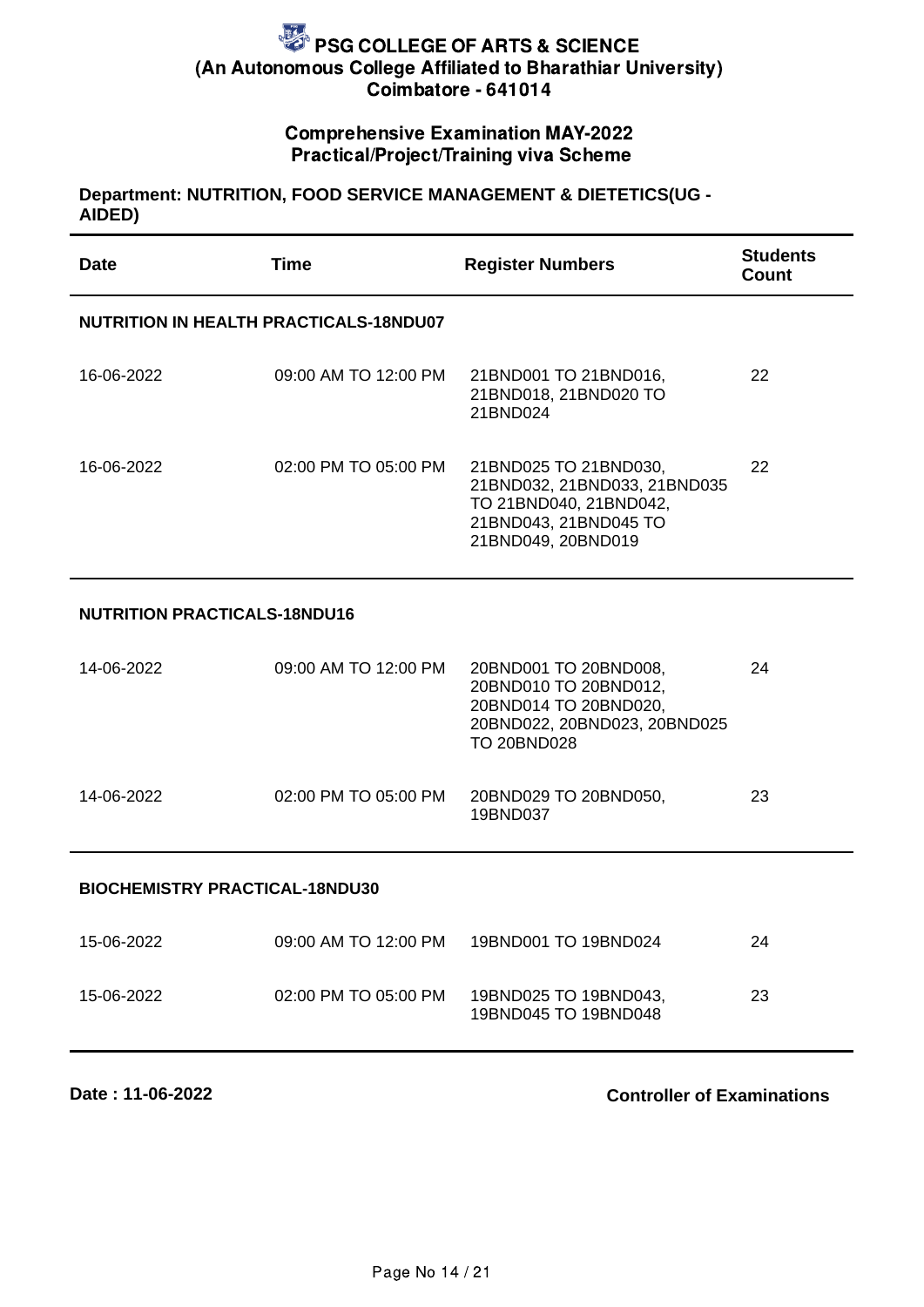### Comprehensive Examination MAY-2022 Practical/Project/Training viva Scheme

| Department: BIOCHEMISTRY(UG - AIDED)  |                      |                                                                        |                                 |
|---------------------------------------|----------------------|------------------------------------------------------------------------|---------------------------------|
| <b>Date</b>                           | <b>Time</b>          | <b>Register Numbers</b>                                                | <b>Students</b><br><b>Count</b> |
| PROJECT & VIVA-18BCV27A               |                      |                                                                        |                                 |
| 15-06-2022                            | 09:00 AM TO 12:00 PM | 19BBC001, 19BBC004, 19BBC025,<br>19BBC030, 19BBC037                    | 5                               |
| <b>MAJOR PRACTICAL I V-19BCV28</b>    |                      |                                                                        |                                 |
| 13-06-2022                            | 09:00 AM TO 03:00 PM | 19BBC001 TO 19BBC024                                                   | 24                              |
| 14-06-2022                            | 09:00 AM TO 03:00 PM | 19BBC025 TO 19BBC044,<br>19BBC046 TO 19BBC048                          | 23                              |
| <b>BIOCHEMISTRY PRACTICAL-18ZOU29</b> |                      |                                                                        |                                 |
| 15-06-2022                            | 09:00 AM TO 12:00 PM | 19BZO001 TO 19BZO007,<br>19BZO009 TO 19BZO021,<br>19BZO023 TO 19BZO025 | 23                              |
| 15-06-2022                            | 02:00 PM TO 05:00 PM | 19BZO026 TO 19BZO032,<br>19BZO034 TO 19BZO049                          | 23                              |

**Date : 11-06-2022**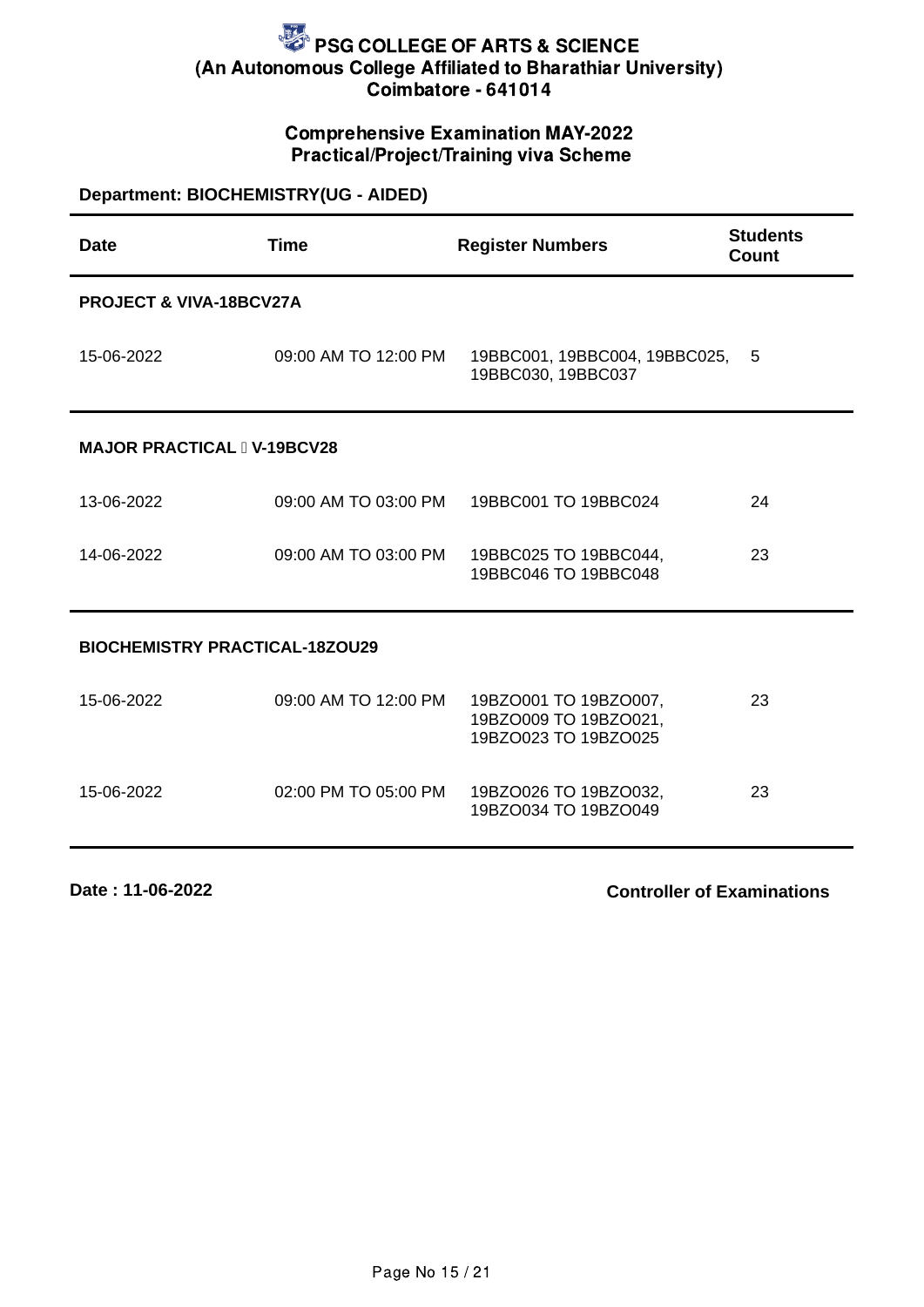### Comprehensive Examination MAY-2022 Practical/Project/Training viva Scheme

**Department: MATHEMATICS(UG - AIDED)**

| <b>Date</b> | Time                 | <b>Register Numbers</b>                                                  | <b>Students</b><br>Count |
|-------------|----------------------|--------------------------------------------------------------------------|--------------------------|
|             |                      | DISCIPLINE SPECIFIC ELECTIVE - II : INTERNET & JAVA (PRACTICAL)-20MAU24B |                          |
| 17-06-2022  | 09:00 AM TO 12:00 PM | 19BMA001 TO 19BMA003,<br>19BMA005 TO 19BMA011,<br>19BMA013 TO 19BMA030   | 28                       |
| 17-06-2022  | 02:00 PM TO 05:00 PM | 19BMA031 TO 19BMA042,<br>19BMA044 TO 19BMA058                            | 27                       |

**Date : 11-06-2022**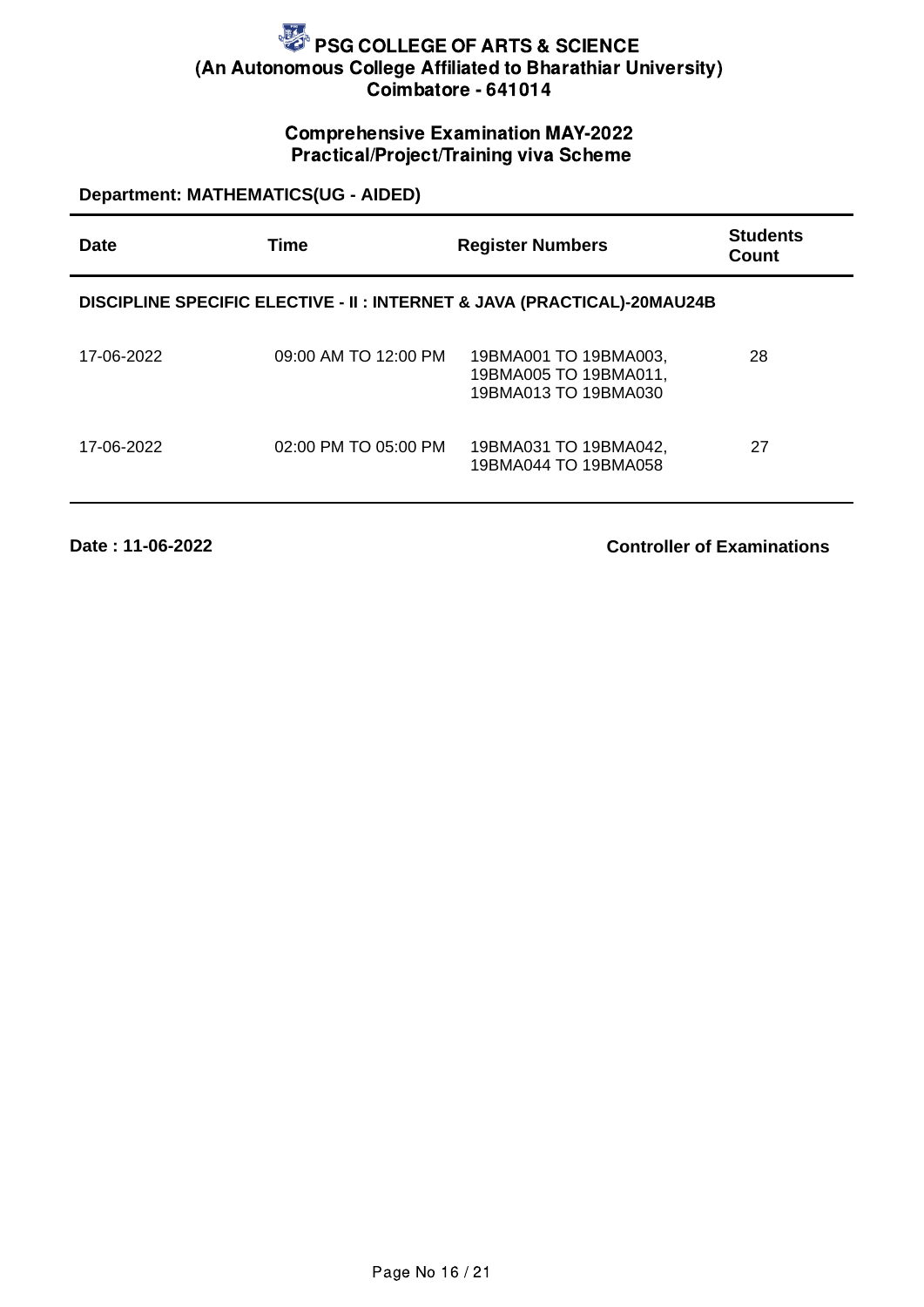### Comprehensive Examination MAY-2022 Practical/Project/Training viva Scheme

# **Department: COMPUTER SCIENCE(UG - AIDED)**

| <b>Date</b>                                                        | <b>Time</b>                                                 | <b>Register Numbers</b>           | <b>Students</b><br>Count |
|--------------------------------------------------------------------|-------------------------------------------------------------|-----------------------------------|--------------------------|
|                                                                    | <b>COMPUTER PROGRAMMING IN C LANGUAGE PRACTICAL-18ELU13</b> |                                   |                          |
| 14-06-2022                                                         | 09:00 AM TO 12:00 PM                                        | 20BEL024                          | 1                        |
| <b>PRACTICAL VI - WEB DESIGNING USING JAVA SCRIPT LAB -19ELU20</b> |                                                             |                                   |                          |
| 17-06-2022                                                         | 09:00 AM TO 12:00 PM                                        | 20BEL001 TO 20BEL022,<br>20BEL024 | 23                       |
| 17-06-2022                                                         | 02:00 PM TO 05:00 PM                                        | 20BEL023, 20BEL025 TO<br>20BEL044 | 21                       |
|                                                                    |                                                             |                                   |                          |

**Date : 11-06-2022**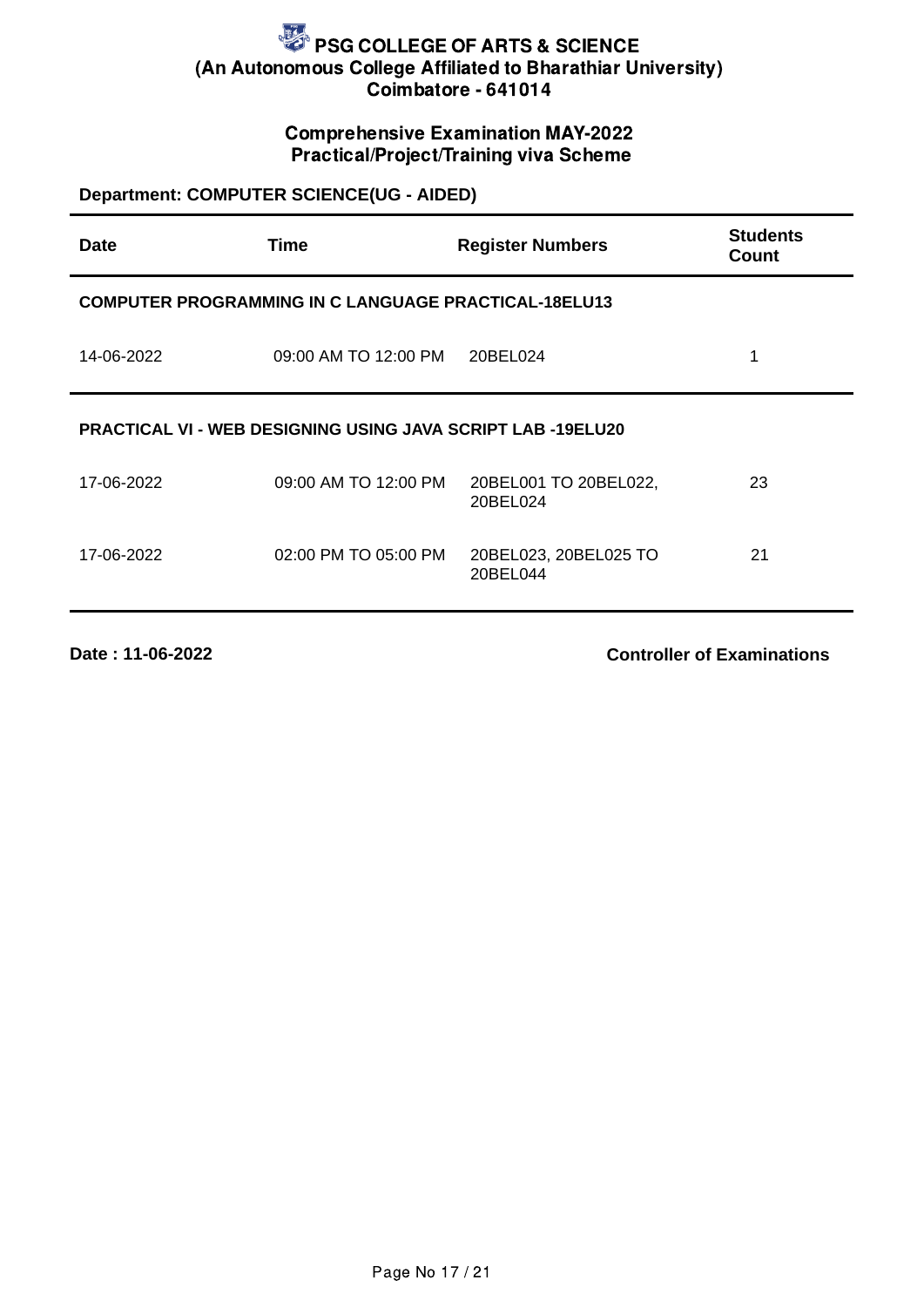### Comprehensive Examination MAY-2022 Practical/Project/Training viva Scheme

### **Department: ELECTRONICS(UG - AIDED)**

| <b>Date</b> | Time                                                      | <b>Register Numbers</b>                                                                                 | <b>Students</b><br><b>Count</b> |
|-------------|-----------------------------------------------------------|---------------------------------------------------------------------------------------------------------|---------------------------------|
|             | <b>PRACTICAL - I - ELECTRIC CIRCUITS LAB-18ELU07</b>      |                                                                                                         |                                 |
| 17-06-2022  | 09:00 AM TO 12:00 PM                                      | 21BEL001 TO 21BEL020                                                                                    | 20                              |
| 17-06-2022  | 02:00 PM TO 05:00 PM                                      | 21BEL023 TO 21BEL030,<br>21BEL032, 21BEL033, 21BEL035<br>TO 21BEL040, 21BEL042 TO<br>21BEL044, 20BEL024 | 20                              |
|             | <b>PRACTICAL - II - SEMICONDUCTOR DEVICES LAB-18ELU08</b> |                                                                                                         |                                 |
| 20-06-2022  | 09:00 AM TO 12:00 PM                                      | 21BEL001 TO 21BEL020                                                                                    | 20                              |
| 20-06-2022  | 02:00 PM TO 05:00 PM                                      | 21BEL023 TO 21BEL030,<br>21BEL032, 21BEL033, 21BEL035<br>TO 21BEL040, 21BEL042 TO<br>21BEL044, 20BEL024 | 20                              |
|             | <b>PRACTICAL - IV - DIGITAL ELECTRONICS LAB -18ELU18</b>  |                                                                                                         |                                 |
| 22-06-2022  | 09:00 AM TO 12:00 PM                                      | 19BEL029, 20BEL001 TO<br>20BEL022                                                                       | 23                              |
| 22-06-2022  | 02:00 PM TO 05:00 PM                                      | 20BEL023 TO 20BEL028,<br>20BEL030 TO 20BEL044                                                           | 21                              |
|             | <b>PRACTICAL - V - ELECTRONIC CIRCUITS LAB-18ELU19</b>    |                                                                                                         |                                 |
| 24-06-2022  | 09:00 AM TO 12:00 PM                                      | 20BEL001 TO 20BEL022                                                                                    | 22                              |
| 24-06-2022  | 02:00 PM TO 05:00 PM                                      | 20BEL023 TO 20BEL044                                                                                    | 22                              |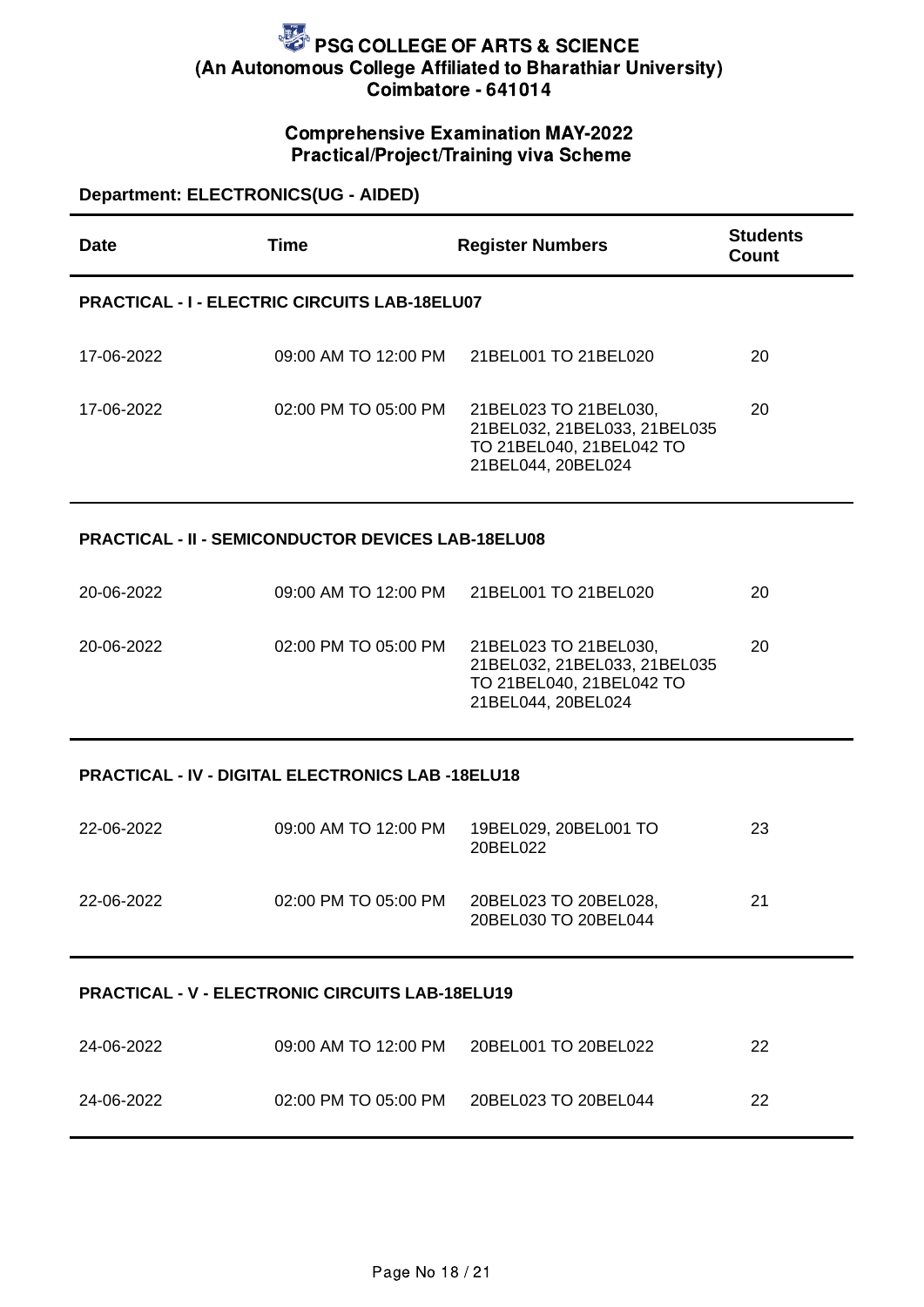#### Comprehensive Examination MAY-2022 Practical/Project/Training viva Scheme

#### **PRACTICAL I VII I ELECTRONIC COMMUNICATION LAB-18ELU30**

| 15-06-2022 | 09:00 AM TO 12:00 PM | 19BEL001 TO 19BEL017,<br>19BEL019 TO 19BEL025    | 24  |
|------------|----------------------|--------------------------------------------------|-----|
| 15-06-2022 | 02:00 PM TO 05:00 PM | 19BEL026.19BEL028.19BEL030<br><b>TO 19BEL050</b> | -23 |

#### **PRACTICAL II VIII II INDUSTRIAL AND POWER ELECTRONICS LAB-18ELU31**

| 13-06-2022 | 09:00 AM TO 12:00 PM | 19BEL001 TO 19BEL017,<br>19BEL019 TO 19BEL025      | 24 |
|------------|----------------------|----------------------------------------------------|----|
| 13-06-2022 | 02:00 PM TO 05:00 PM | 19BEL026, 19BEL028, 19BEL030<br><b>TO 19BEL050</b> | 23 |

#### **PRACTICAL IIX II EMBEDDED SYSTEMS LAB-18ELU32**

| 16-06-2022 | 09:00 AM TO 12:00 PM | 19BEL001 TO 19BEL017,<br>19BEL019 TO 19BEL025    | 24 |
|------------|----------------------|--------------------------------------------------|----|
| 16-06-2022 | 02:00 PM TO 05:00 PM | 19BEL026.19BEL028.19BEL030<br><b>TO 19BEL050</b> | 23 |

**Date : 11-06-2022**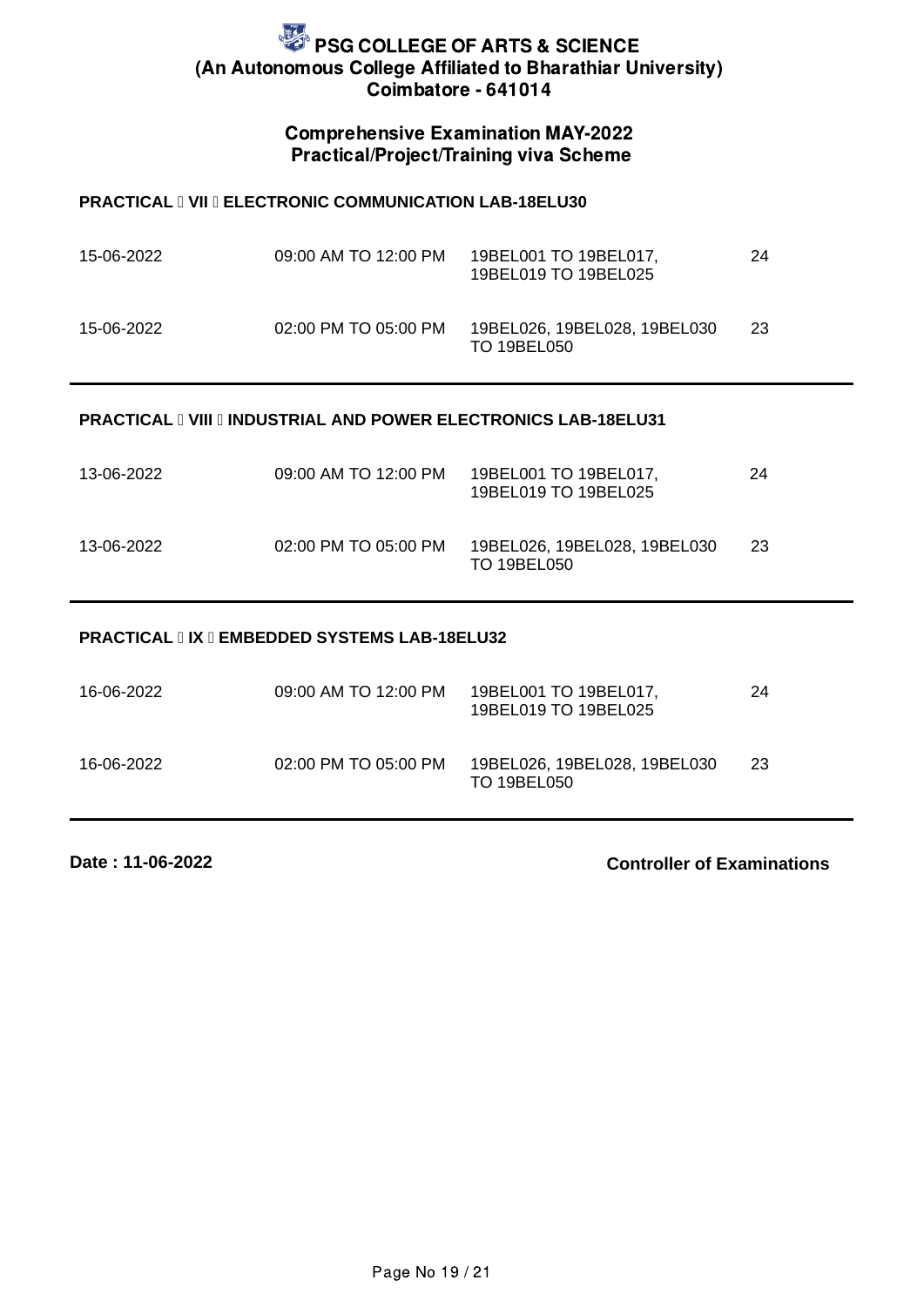### Comprehensive Examination MAY-2022 Practical/Project/Training viva Scheme

### **Department: CORPORATE SECRETARYSHIP(UG - AIDED)**

| <b>Date</b>                      | <b>Time</b>          | <b>Register Numbers</b> | <b>Students</b><br><b>Count</b> |
|----------------------------------|----------------------|-------------------------|---------------------------------|
| <b>PRACTICE WORKSHOP-18CSU27</b> |                      |                         |                                 |
| 17-06-2022                       | 09:00 AM TO 12:00 PM | 19BCS001 TO 19BCS030    | 30                              |
| 17-06-2022                       | 02:00 PM TO 05:00 PM | 19BCS031 TO 19BCS059    | 29                              |

**Date : 11-06-2022**